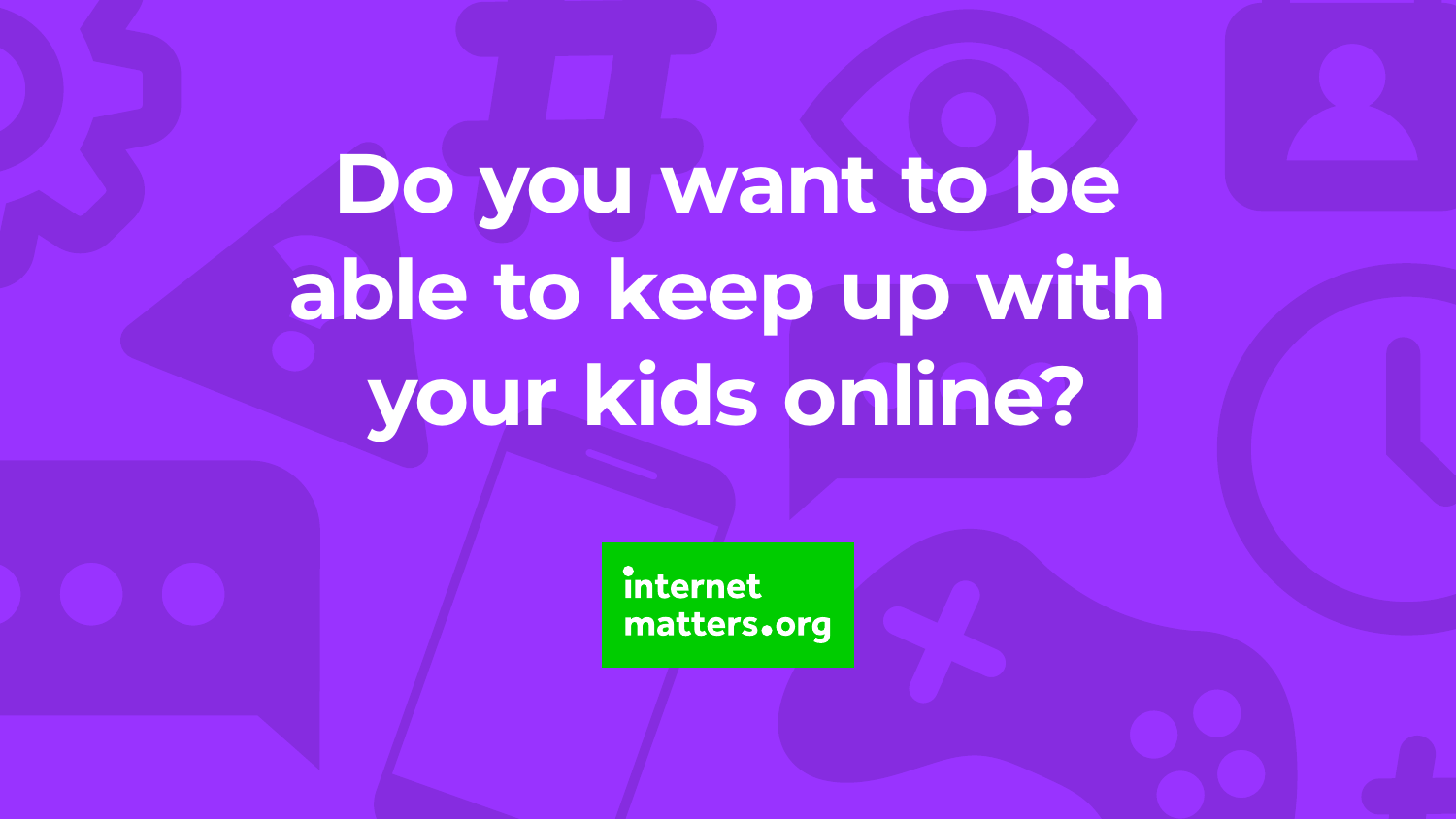## **"My kids know more about the internet than I do…"**



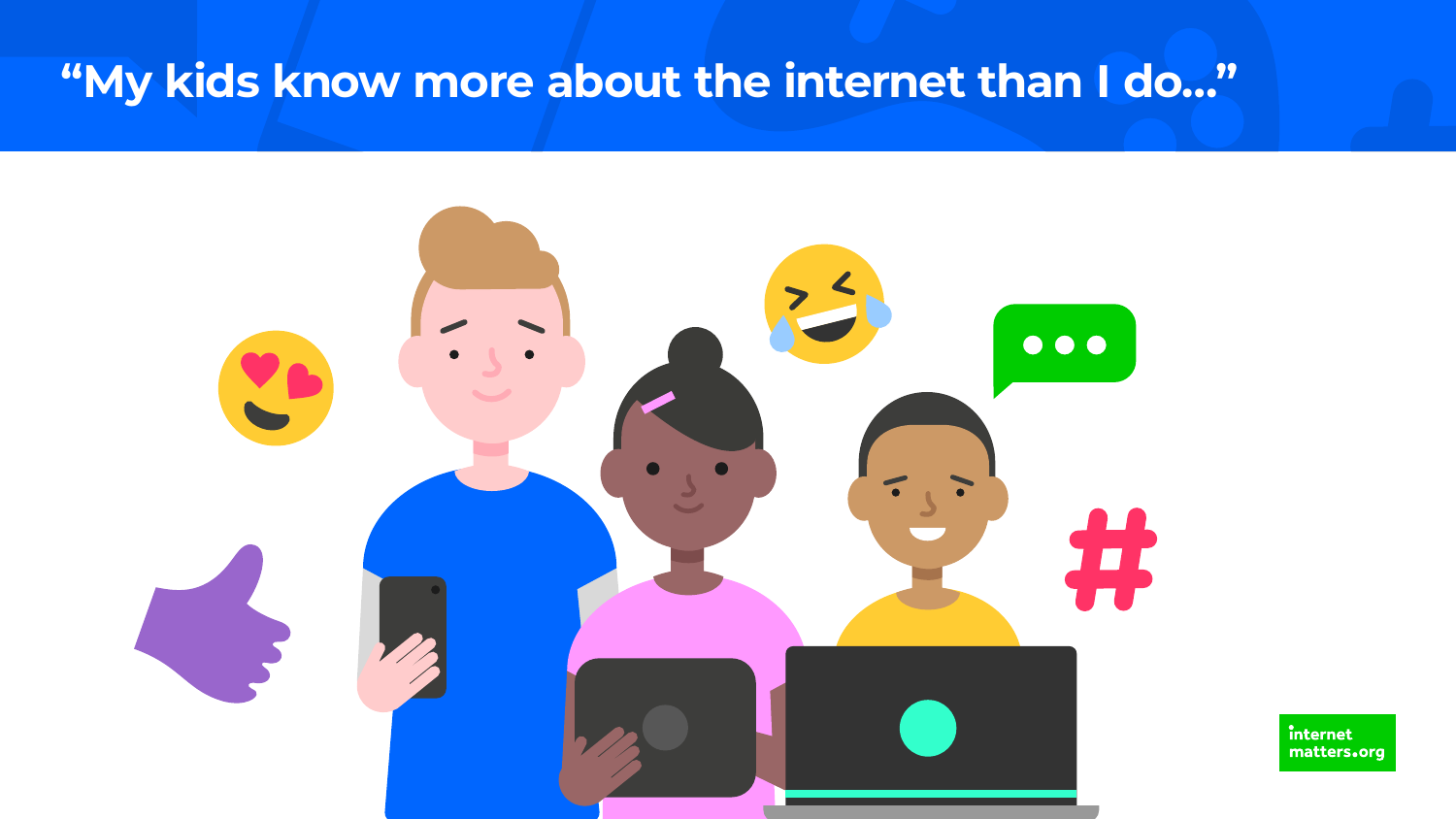## **What happened in an Internet minute - 2020?**

## Google

G

Google **4.1m search queries**

Facebook **1.3m logged in**





Instagram

**698k scrolls**

WhatsApp & FB Messenger **59m messages sent**



Twitter **194k tweet**s



TikTok **1.4k downloads**

Twitch **1.2m views**



**1.1m** spent online

> internet matters.org





**400k apps** downloaded

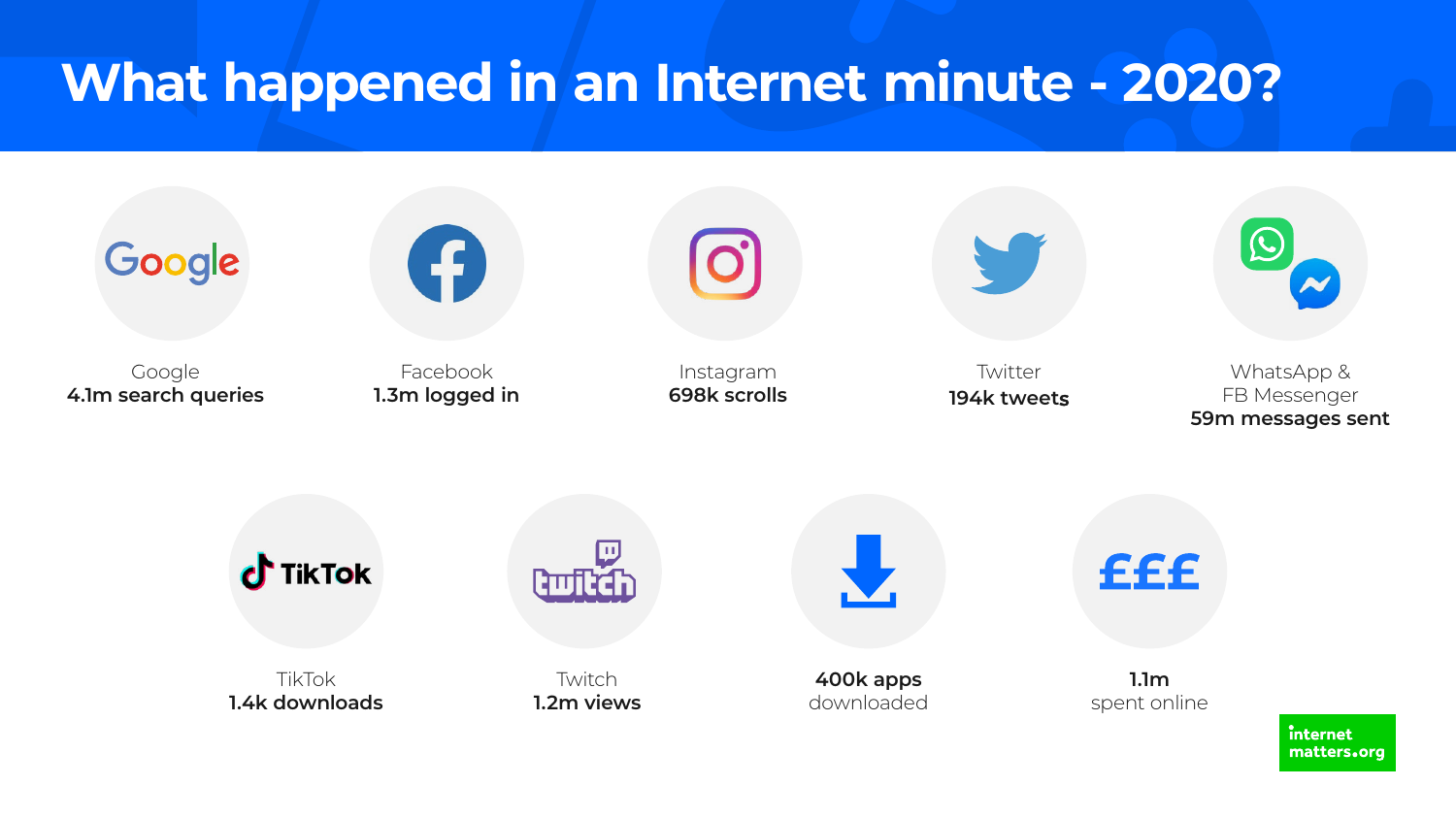## **There are lots of positives…**





Online games can enhance teamwork and creativity

Add to the child's store of knowledge

Households with computers perform better academically

Improve both visual intelligence and hand-eye coordination

internet matters.org



#### **89% of 8-11 year olds said that using social media made them feel happy and 82% said it helped them to feel closer to their friends** 2020 Ofcom



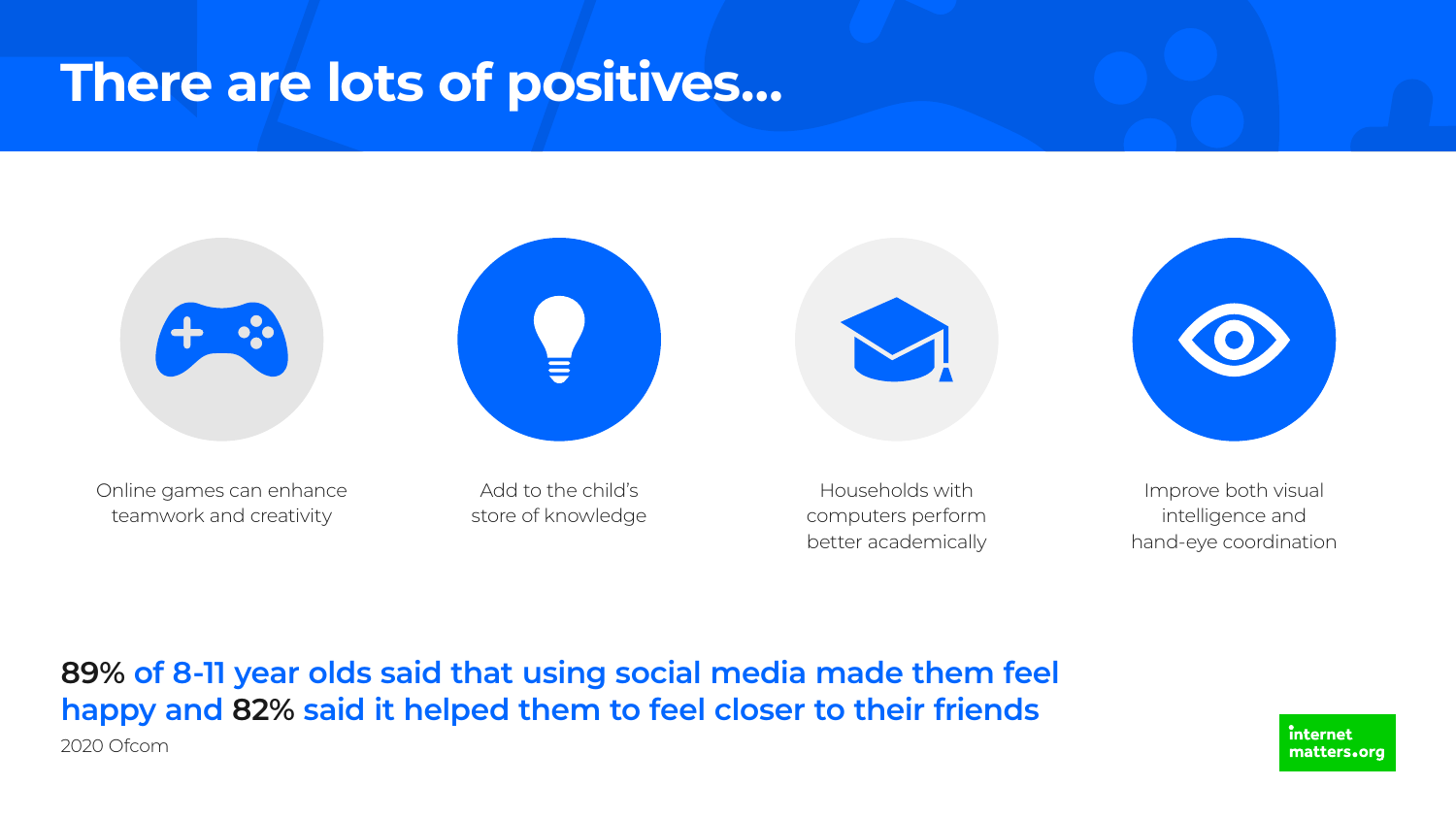## **But technology can affect children's development…**

- **• Sleep cycles** are affected by blue light from screens
- **•** Screen-based entertainment **increases central nervous system arousal**



- **•** Children today are **more forgetful** than OAP's
- **•** One study found that the **more distracted** you are, the less able you are to experience empathy
- **•** Gaming platforms use persuasive design in order to keep people using their product, and **children are particularly vulnerable** to these tactics.





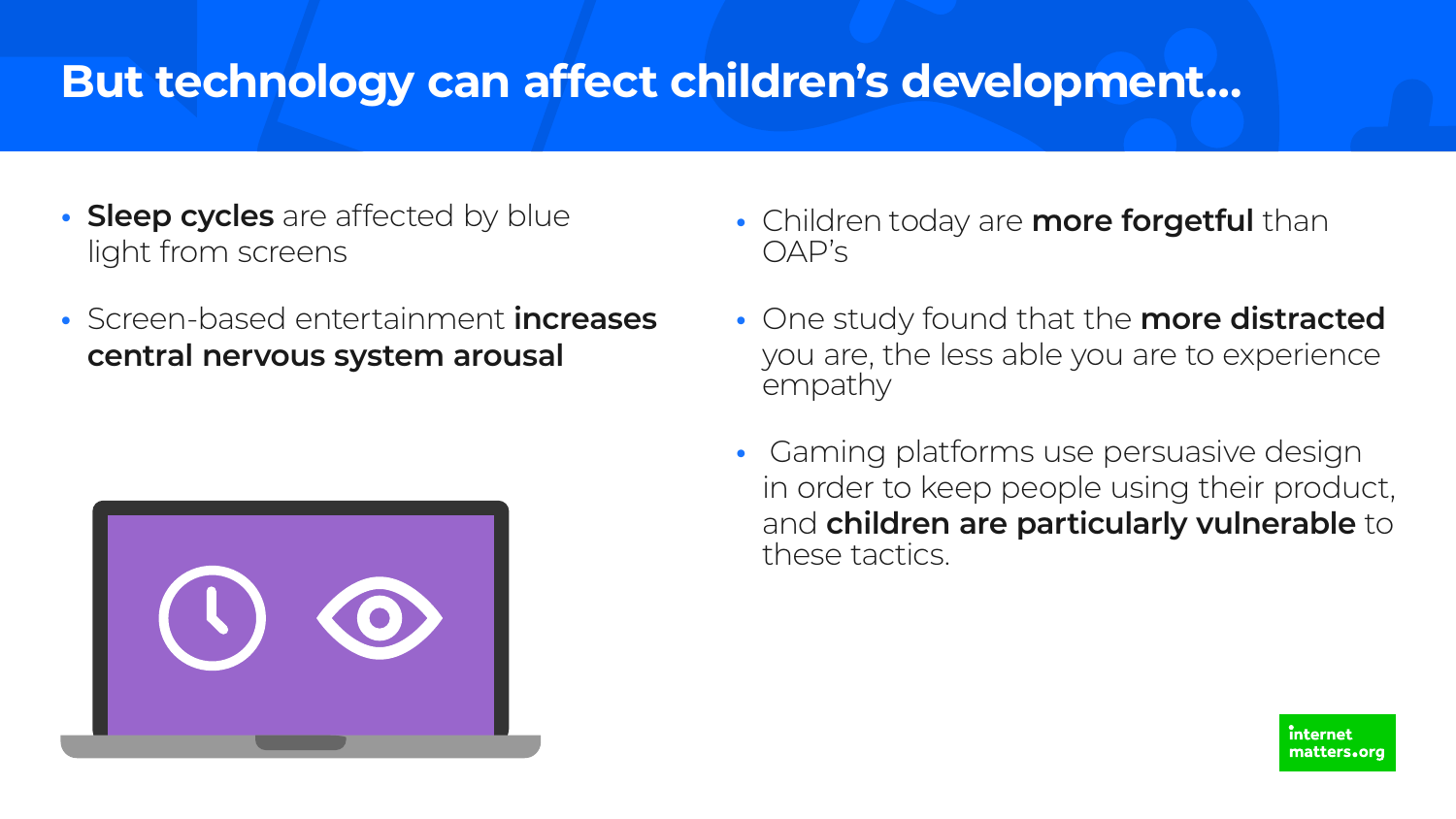## **Media usage by age**



Reference: Ofcom (2019) [https://www.ofcom.org.uk/\\_\\_data/assets/pdf\\_file/0023/190616/children-media-use-attitudes- 2019-report.pdf](https://www.ofcom.org.uk/__data/assets/pdf_file/0023/190616/children-media-use-attitudes- 2019-report.pdf)



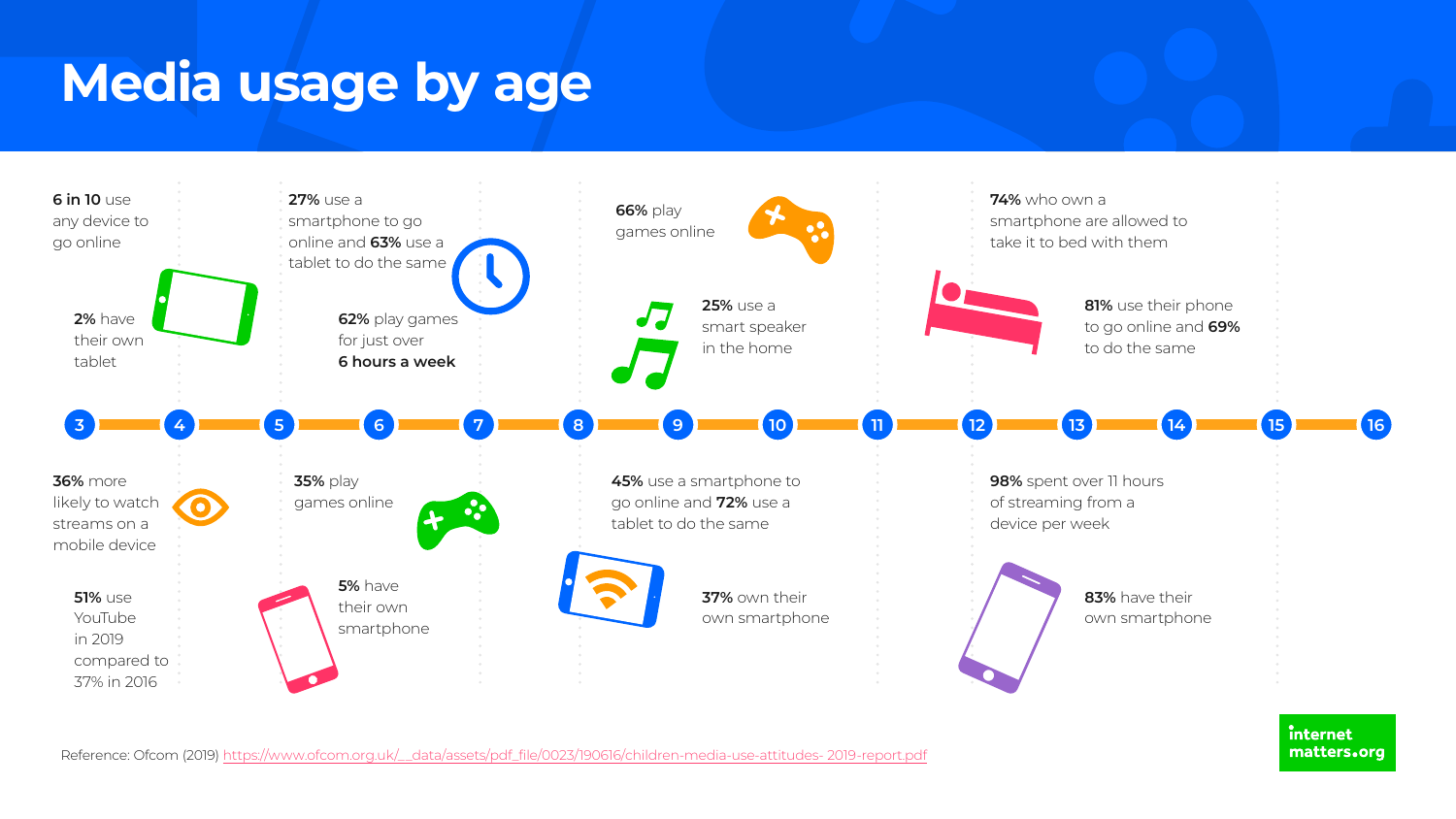## **And there are risks…**

| <b>High-Risk Online Scenarios</b>            |                                                                                                                       |                                       |                                                                                  |                                                                                                         |                                                                                          |  |
|----------------------------------------------|-----------------------------------------------------------------------------------------------------------------------|---------------------------------------|----------------------------------------------------------------------------------|---------------------------------------------------------------------------------------------------------|------------------------------------------------------------------------------------------|--|
| <b>Risks</b>                                 | <b>Contact</b>                                                                                                        | <b>Content</b>                        | <b>Conduct</b>                                                                   | <b>Cyber scams</b>                                                                                      | Overall risk - all 4Cs'<br>together                                                      |  |
| <b>Vulnerabilities</b>                       |                                                                                                                       |                                       |                                                                                  |                                                                                                         |                                                                                          |  |
| <b>Special Educational</b><br><b>Needs</b>   | Predicts contact risks. Includes<br>sexting under pressure,<br>coercion, blackmail, or threats<br>to send more images |                                       |                                                                                  |                                                                                                         | Significantly higher score<br>for basket of all high-risk<br>online scenarios            |  |
| <b>Communication</b>                         |                                                                                                                       |                                       | Predicts conduct risks.<br>More likely to visit gambling<br>sites and chat rooms | May struggle to understand<br>T&Cs - can leave them more<br>susceptible to scams                        | Significantly vulnerable to<br>the basket of all high-risk<br>online scenarios           |  |
| <b>Family / Social</b><br>(care-experienced) |                                                                                                                       | Higher exposure to harmful<br>content |                                                                                  | Particularly susceptible to<br>cyber scams. This can link<br>to being a victim of online<br>aggression. | High overall risk for the basket<br>of all high-risk online scenarios                    |  |
| <b>Mental health</b><br>difficulties         |                                                                                                                       |                                       |                                                                                  |                                                                                                         | Significantly high risk for the<br>basket of all high-risk online<br>scenarios           |  |
| <b>Physical disabilities</b>                 |                                                                                                                       |                                       | Predicts conduct risks.<br>More likely to visit sites<br>with adult content.     |                                                                                                         | Significantly more likely to<br>experience a basket of all<br>high-risk online scenarios |  |

**internet**<br>| matters.org







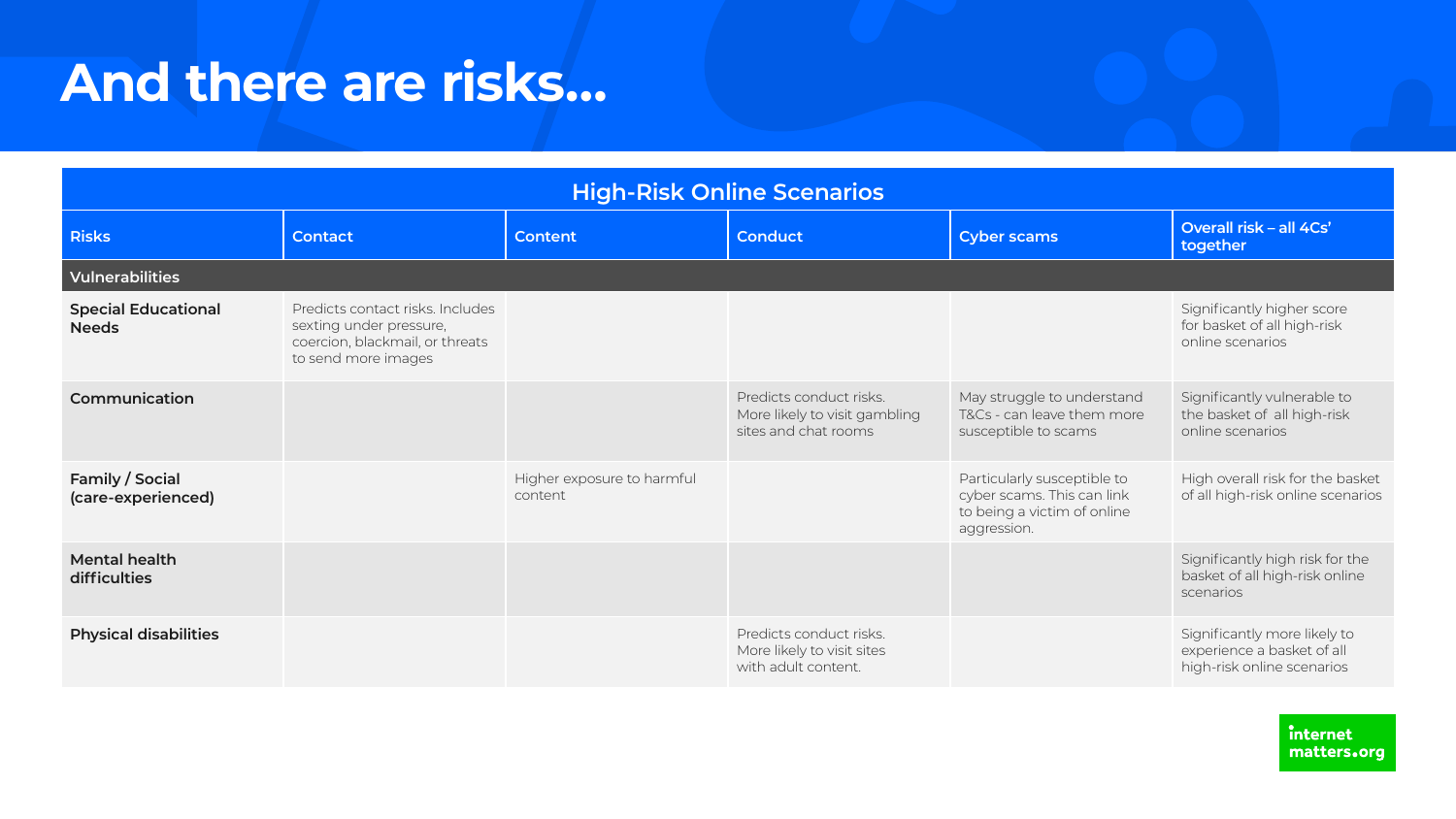## **Risks parents are concerned about**



internet matters.org



| Concerns                    | % of pare |
|-----------------------------|-----------|
| Encouraging self-harm       | 62%       |
| Privacy and data collection | 50%       |
| Cyberbullying               | 45%       |
| Radicalisation              | 41%       |
| Excessive screen time       | 25%       |

Reference: Ofcom (2021) https://www.ofcom.org.uk/\_data/assets/pdf\_file/0025/217825/children-and-parents-media-u se-and-attitudes-report-2020-21.pdf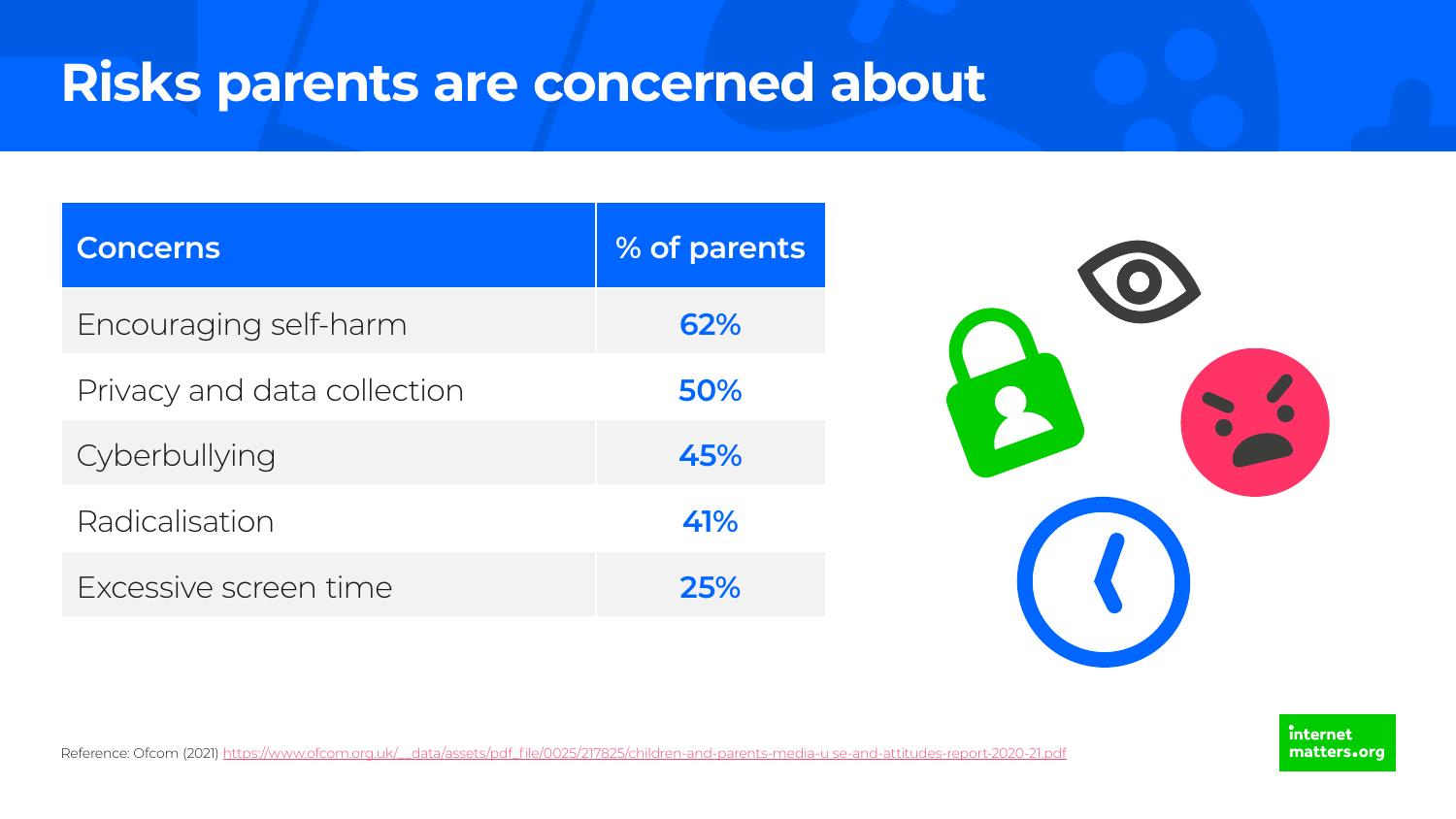## **Risk is not harm**



foster resilience



internet matters.org











Understand the risks **4** Agree on helpful mediation strategies



### **Positive action can limit risks becoming harmful. Here are 5 tips for parents:**

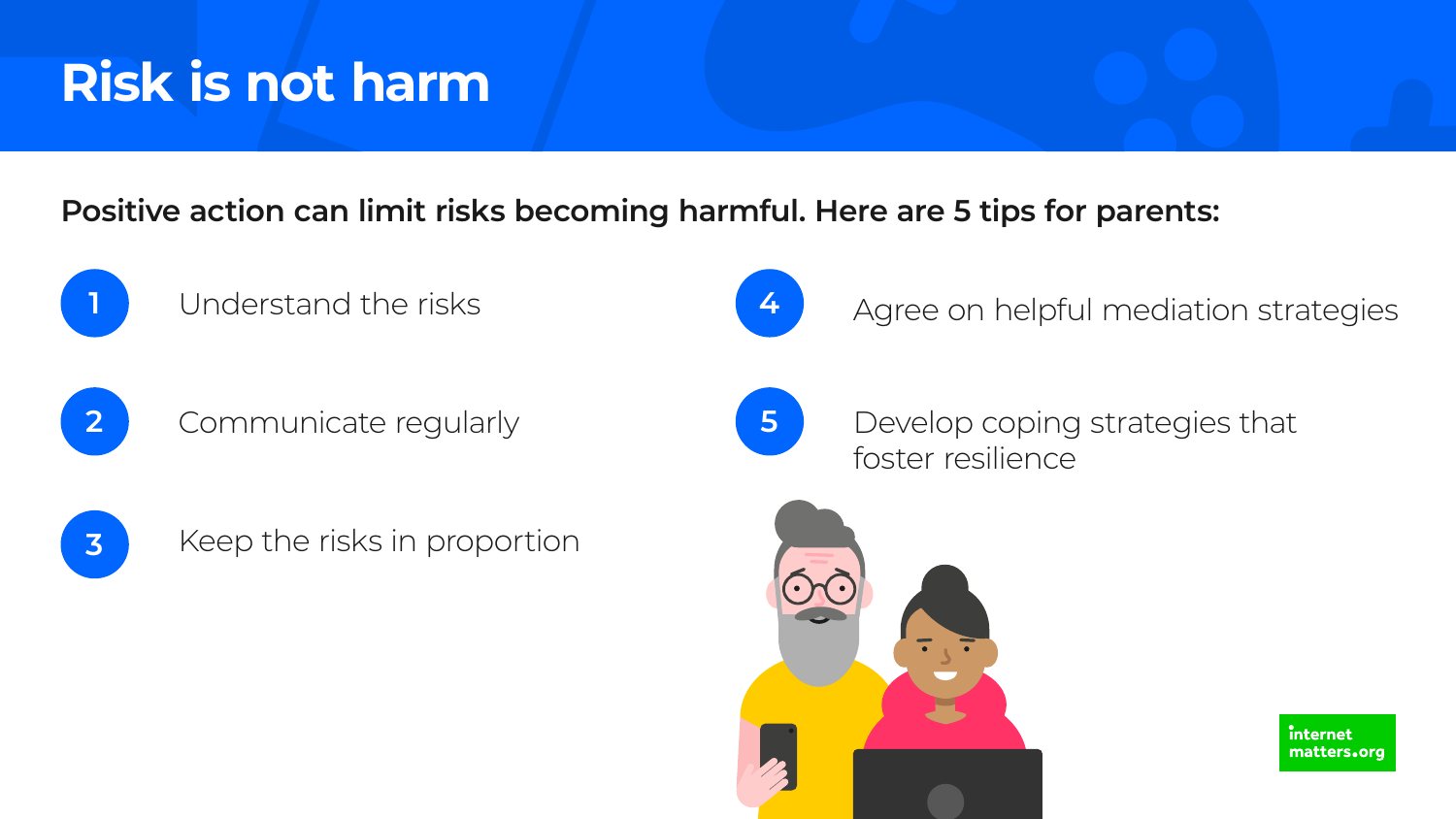## **Dealing with inappropriate CONTENT**

URL's showing pornographic content – **more than 12%** of the internet



Average age to **first view porn online**

of children have **seen explicit images** by age of 10

> internet matters.org





# **11 years 1/3**

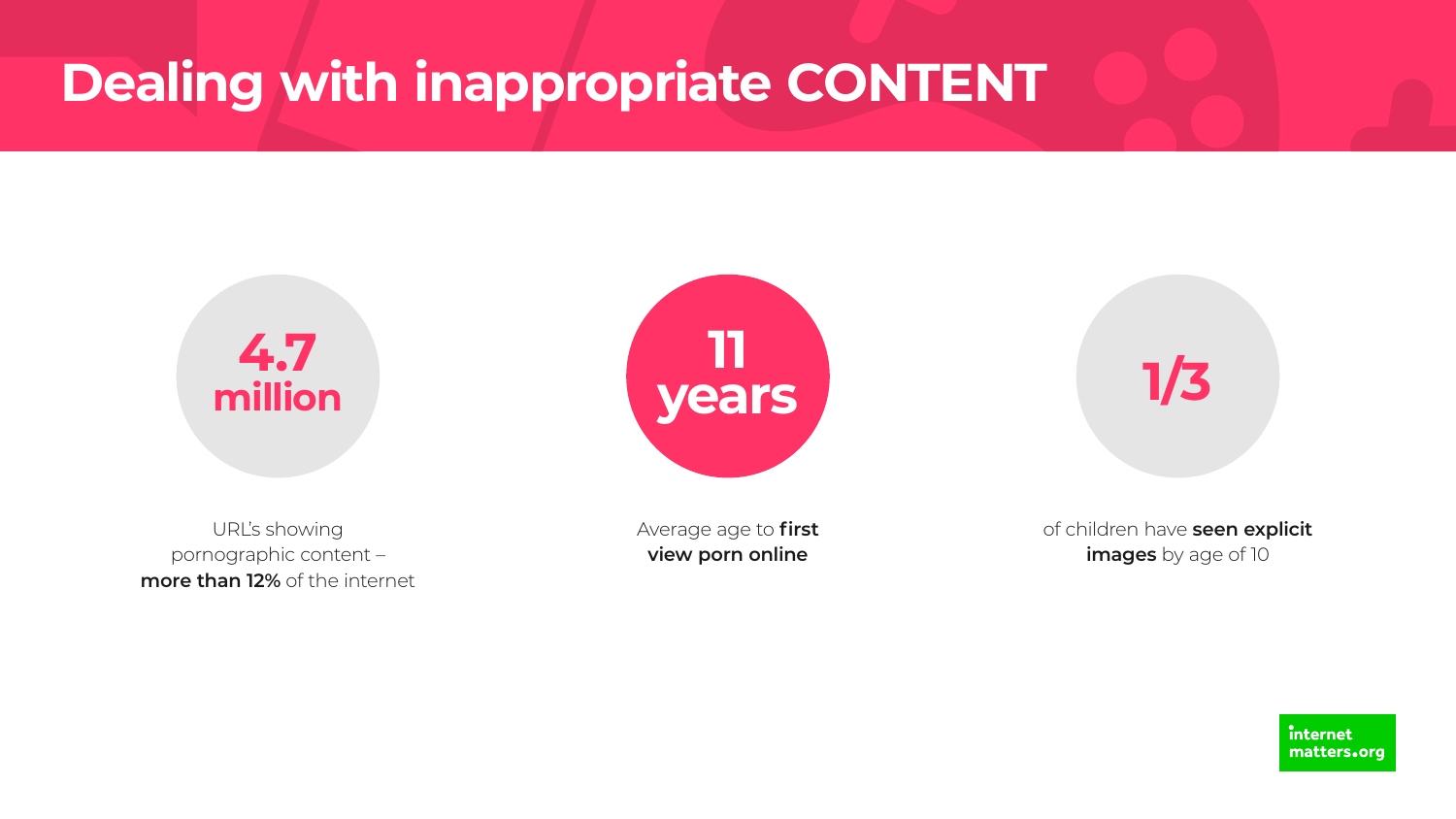## **Dealing with inappropriate CONTENT**

#### **What to talk about**

- **•** They can come to you if they see anything that upsets them
- **•** If they have seen pornography… that it presents an unrealistic image of sex and relationships
- **•** The importance of respect for each other and the meaning of consent

### **Top tips / tools to use**

- **•** Parental controls on home broadband
- **•** Content lock on mobile networks
- **•** Safe search on Google (& other browsers) & YouTube; child–friendly search engines



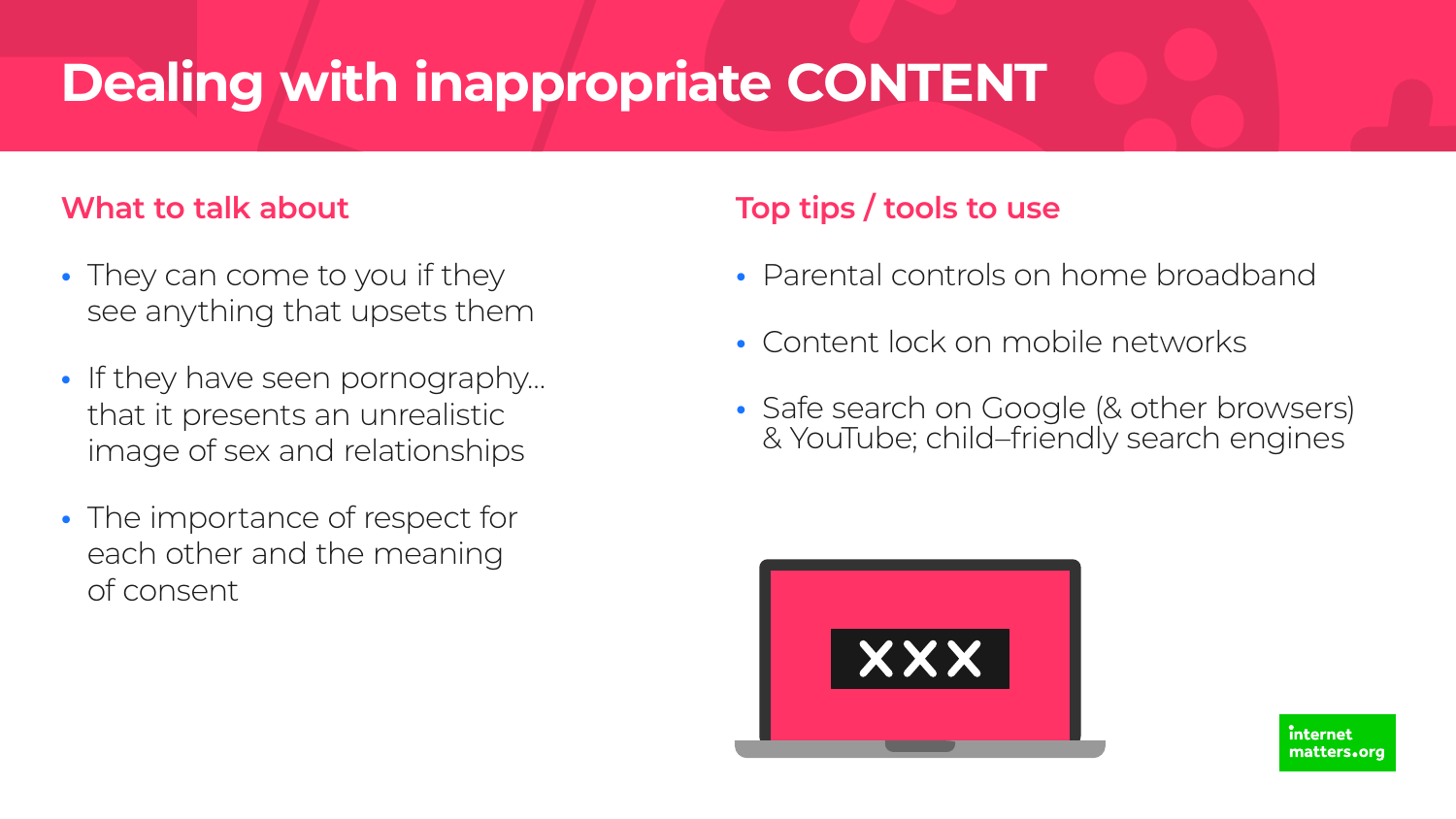## **Dealing with inappropriate CONTACT**



of secondary school children **have talked to strangers on social media**



of 11 year olds **have a social media profile**



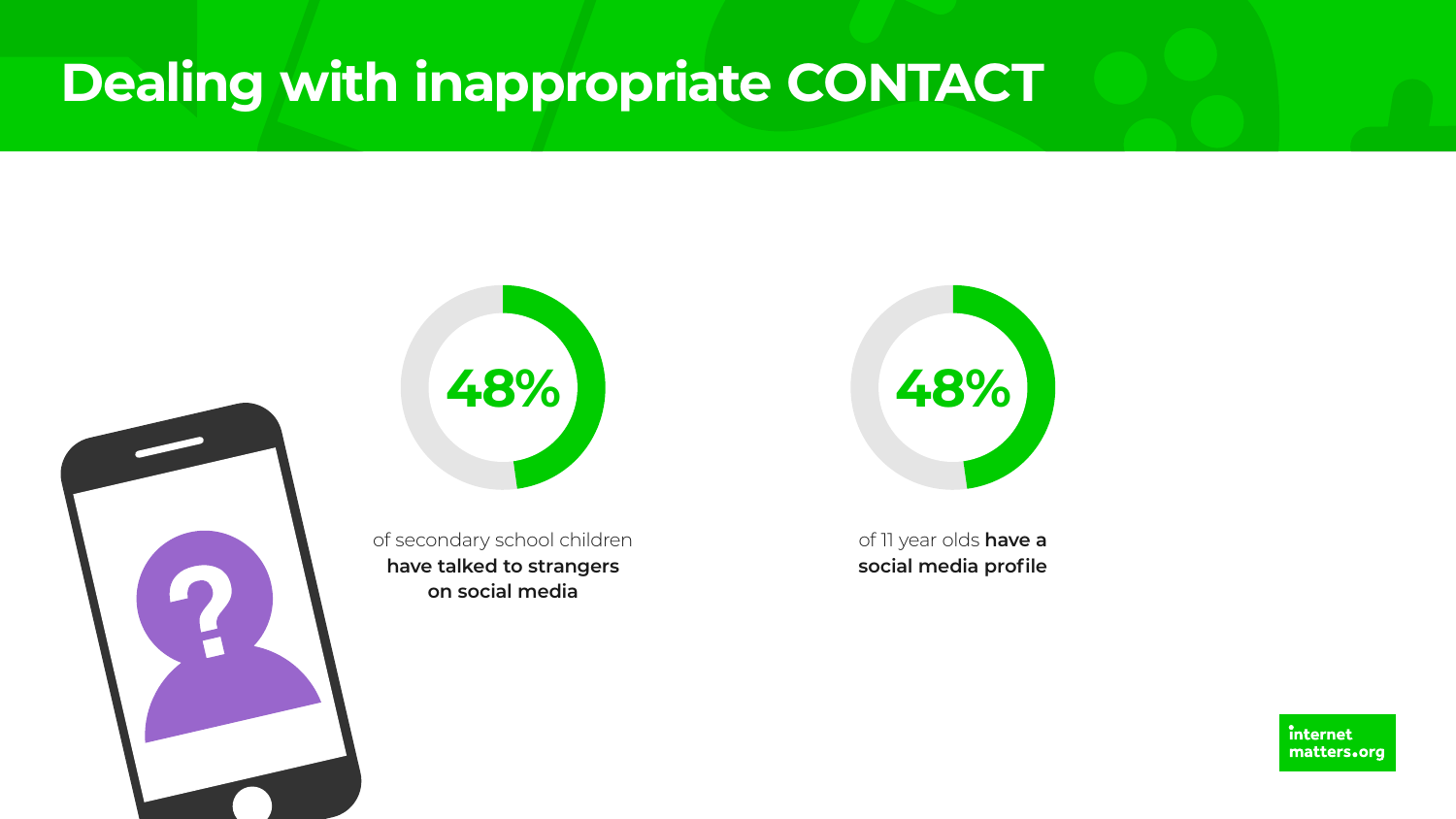## **Dealing with inappropriate CONTACT**

#### **What to talk about**

- **•** Sometimes people hide behind fake profiles for dishonest reasons
- **•** Agree how they will respond to requests from people they don't know in real life
- **•** Never ever to meet up with anyone they don't know in real life

#### **Top tips / tools to use**

- **•** Set up safe social media profiles that don't share personal information
- **•** Turn off geolocation settings on devices
- **•** Use the strongest privacy settings on social media
- **•** Learn how to report/block/mute

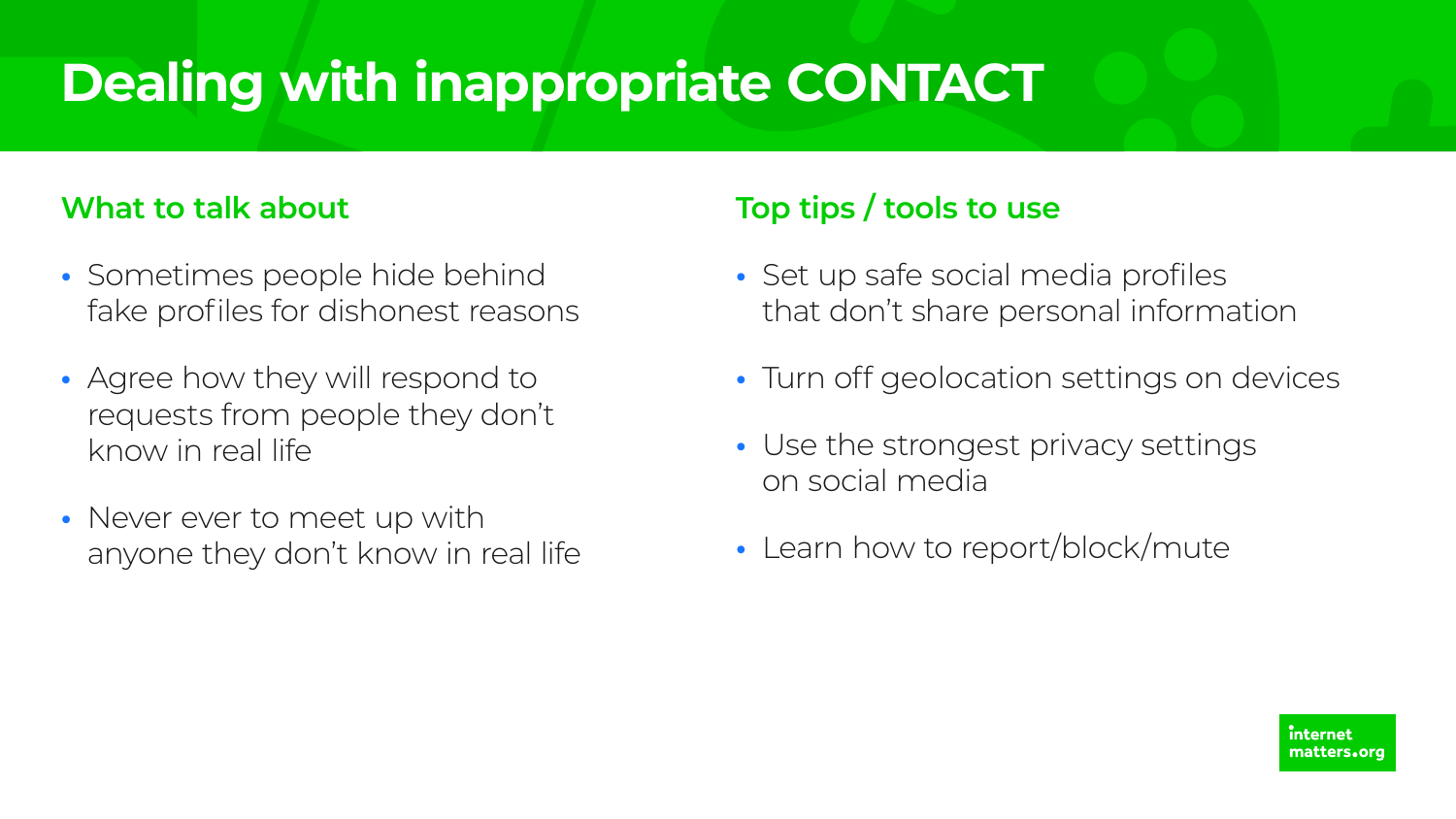## **Dealing with inappropriate CONDUCT**







of children **say someone has been nasty online**



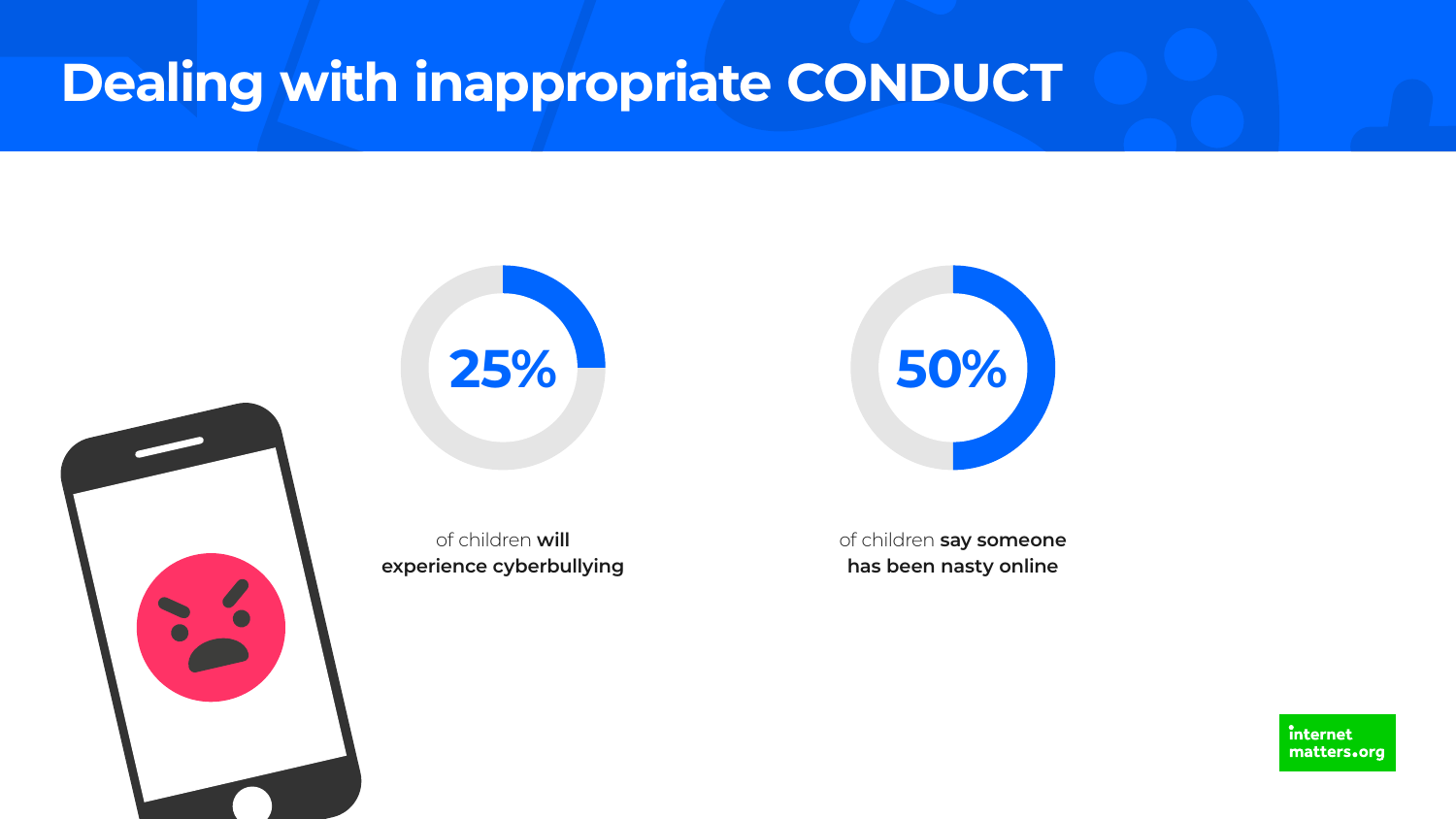## **Dealing with inappropriate CONDUCT**

#### **What to talk about**

- **•** Talk to a trusted adult if they experience anything upsetting online
- **•** Think carefully about sharing images of others
- **•** Be responsible online, remembering they are creating their own digital footprint

#### **Top tips / tools to use**

- **•** Report inappropriate posts/content to the social media providers
- **•** Think carefully about using monitoring apps that identify inappropriate behaviour

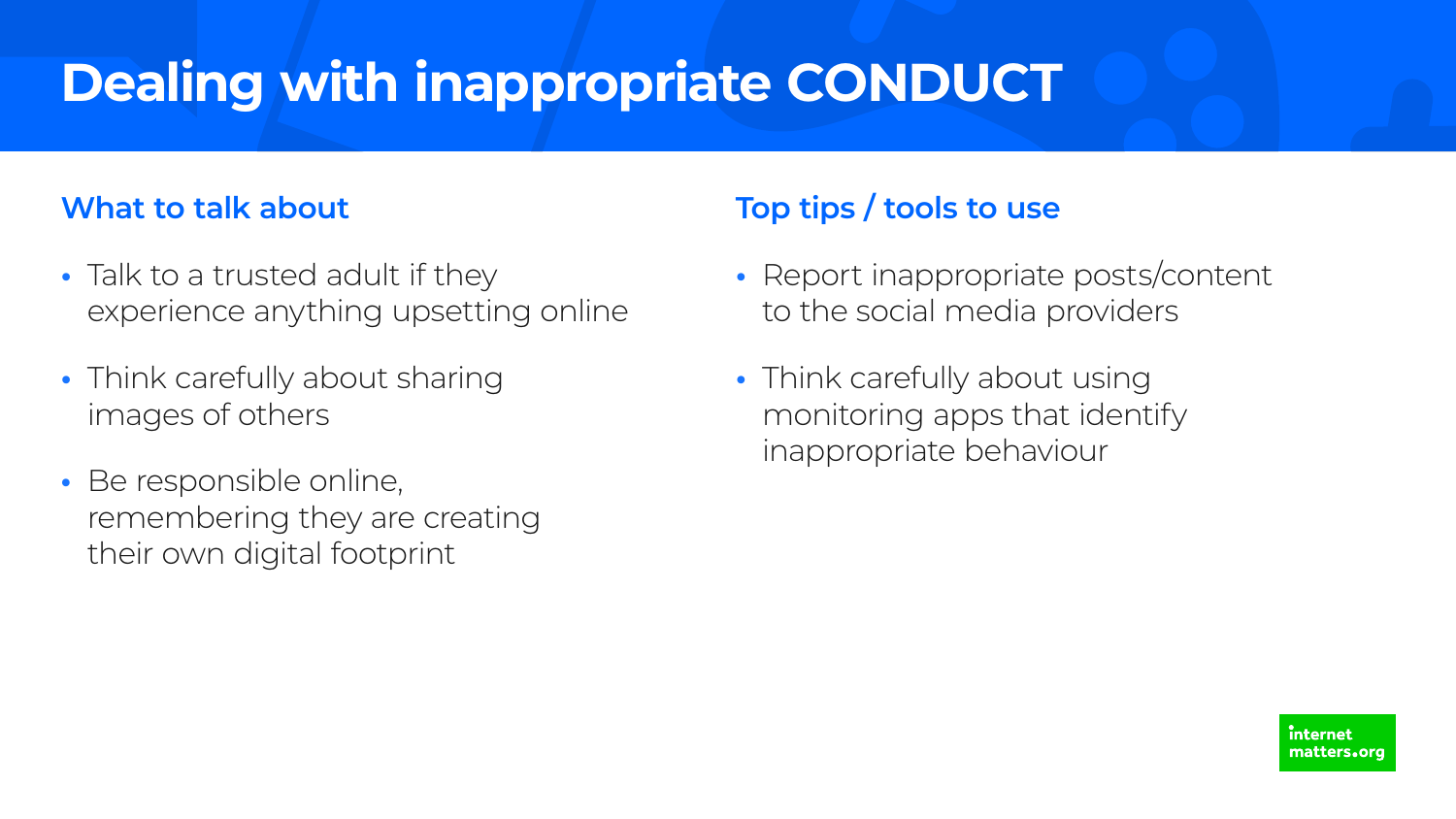## **What to talk about**

- It's hard to control where images might be shared
- **•** It's illegal to create or share a sexual image of a child under 18



## **Top tips / tools to use**

- **• The T-shirt test**  if you wouldn't wear the picture on your T-shirt, don't share it online
- **•** If your child is involved in sexting, contact CEOP & Childline who can help to remove images

internet matters.org



# **Dealing with 'SEXTING'**

of young people are involved in sexting Threat comes **mostly from peers** and is often coercive

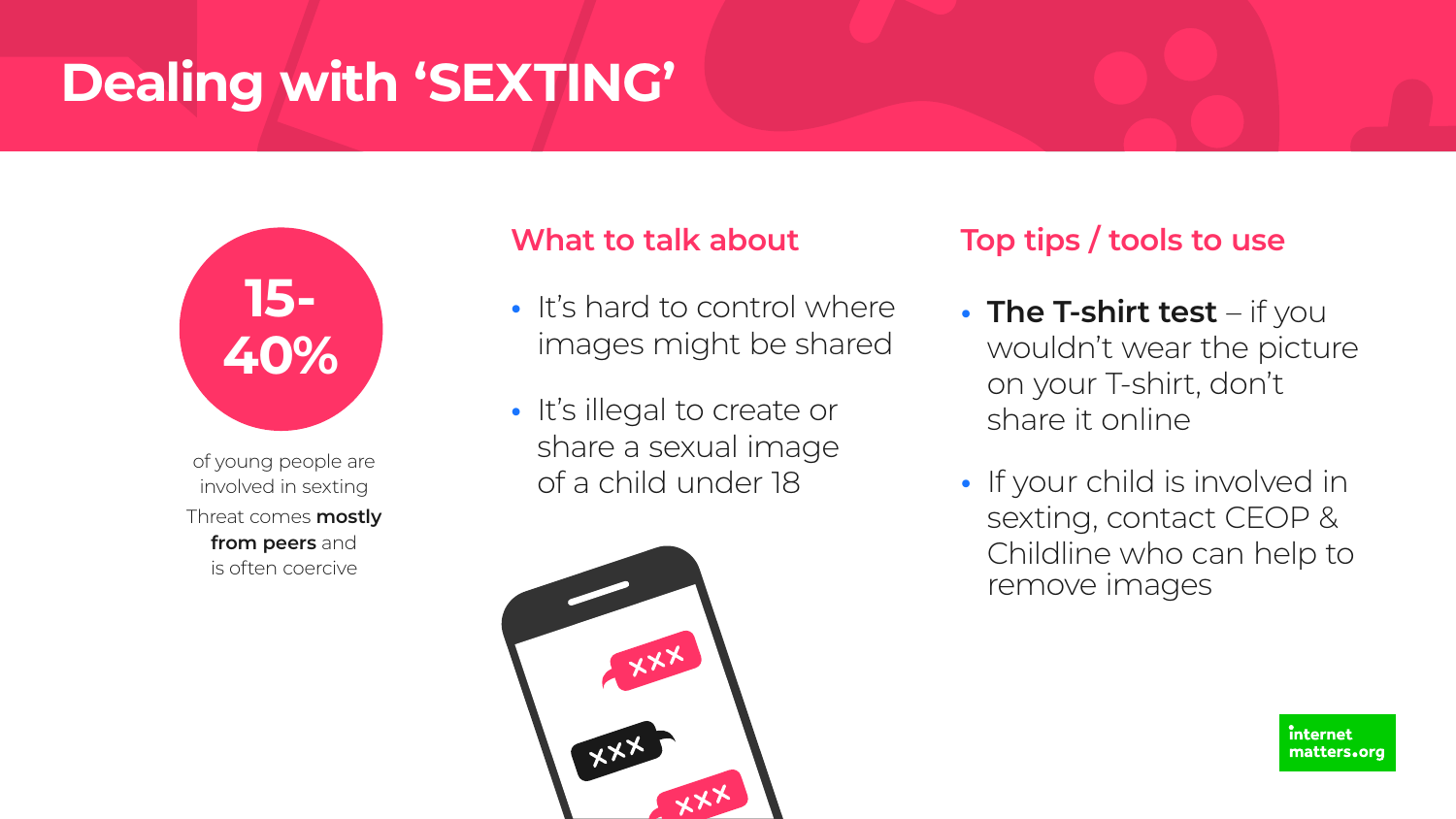## **What are children taught in school?**

Use technology safely and respectfully, keeping personal information private; identify where to go for help and support when they have concerns about content or contact on the internet or other online technologies



Use technology safely, respectfully and responsibly; recognise acceptable/unacceptable behaviour; identify a range of ways to report concerns about content and contact



Understand a range of ways to use technology safely, respectfully, responsibly and securely, including protecting their online identity and privacy; recognise inappropriate content, contact and conduct, and know how to report concerns



Understand how changes in technology affect safety, including new ways to protect their online privacy and identity, and how to report a range of concerns



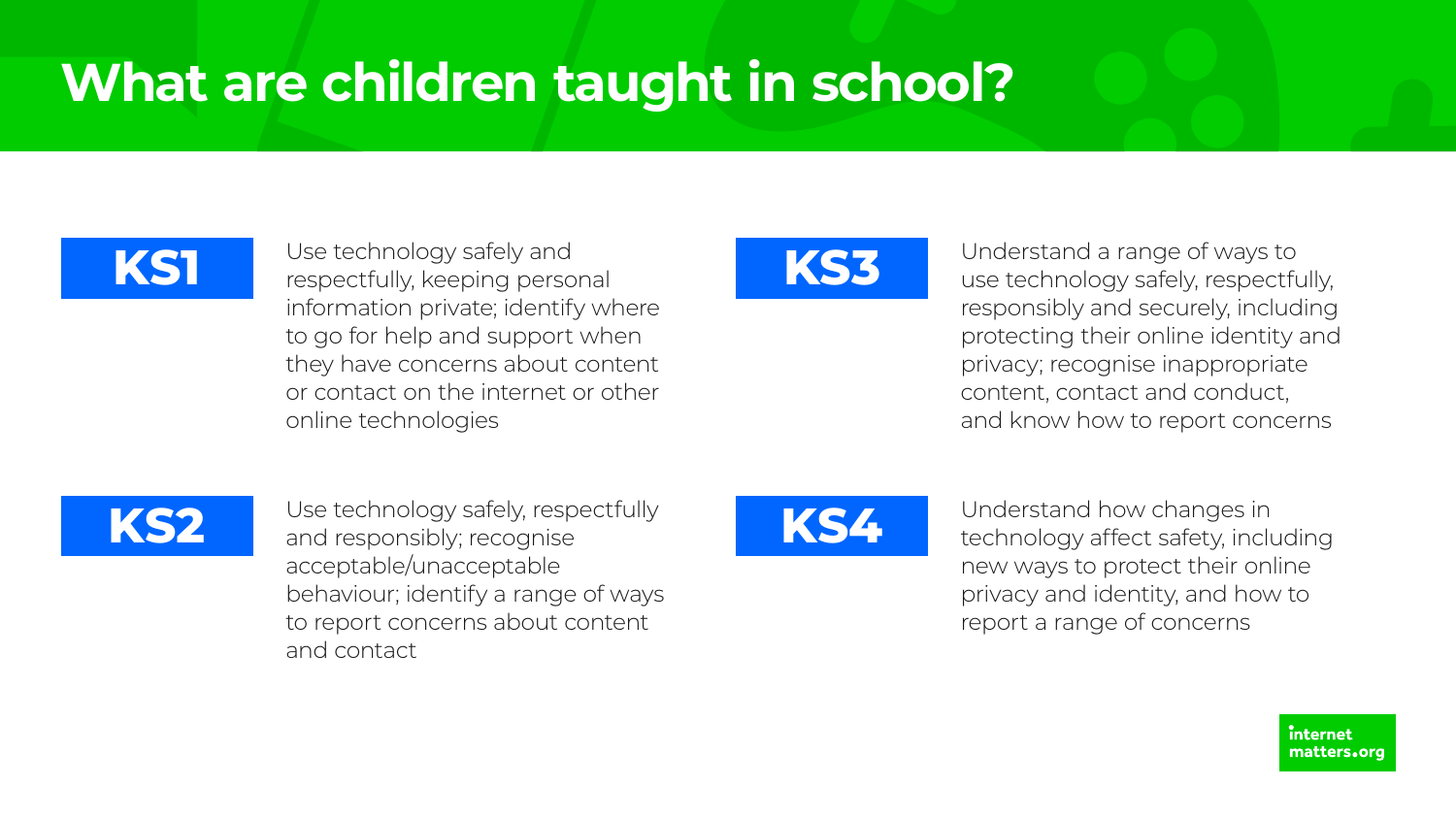## **In addition, schools embed it across…**

## **ICT curriculum**

#### **PSHE lessons**

**Appropriate filters and monitoring system**

**Curriculum and safeguarding assessed as part of Ofsted framework**

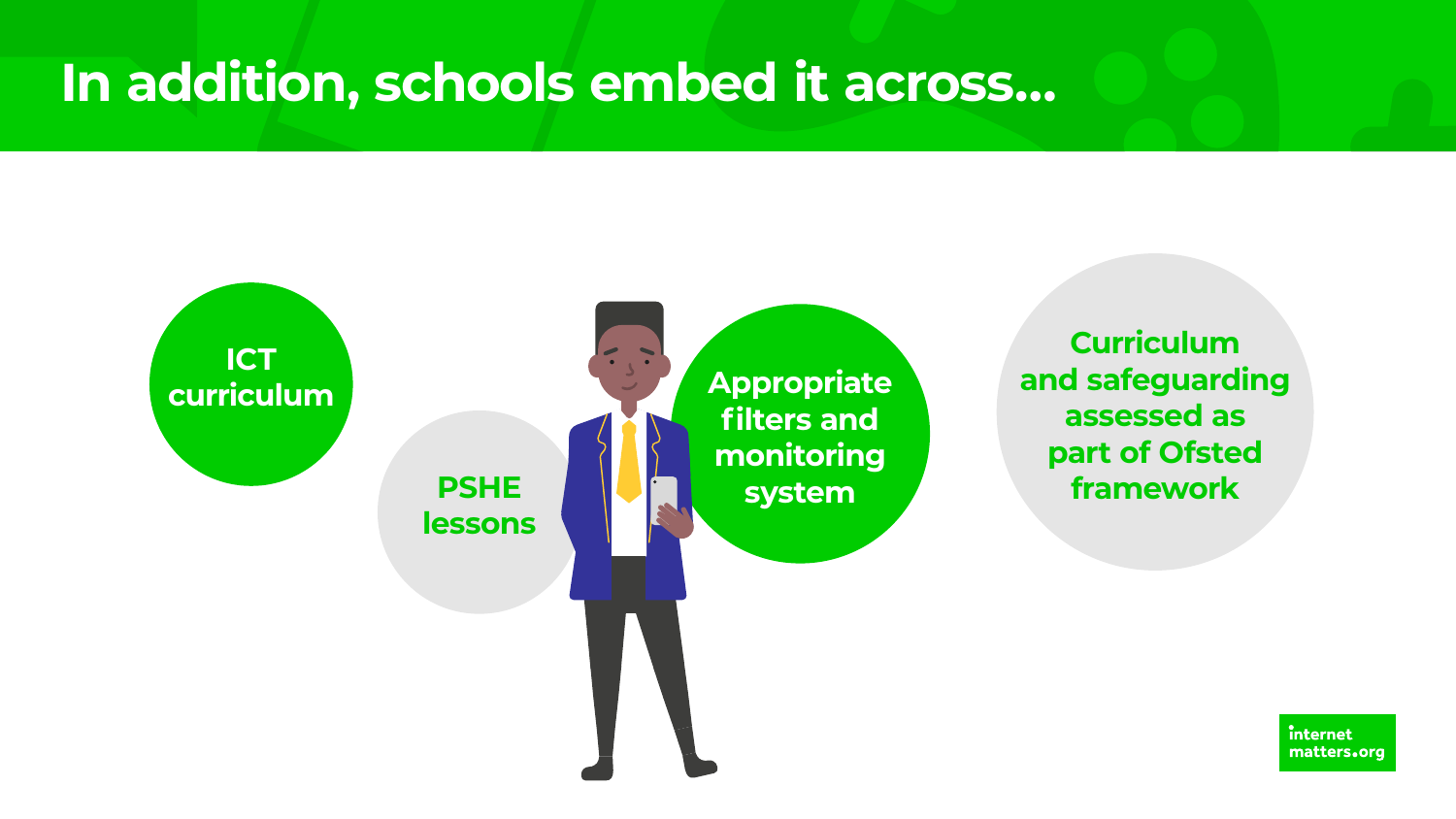## **Controlling tech time**

**1** Turn off notifications on apps to avoid that constant 'ping'



**4** 'No phones at the table' rule or 'no phones between 6 and 7' rule



**2** Buy an alarm clock so you don't have devices in the bedrooms



**5** Family techfree days!



internet matters.org



**3** Keep phone on silent in your pocket or bag when you pick the kids from school

## Your children will be watching the way you use technology and they will copy; make sure



there is some consistency in how you **role model** good behaviour:

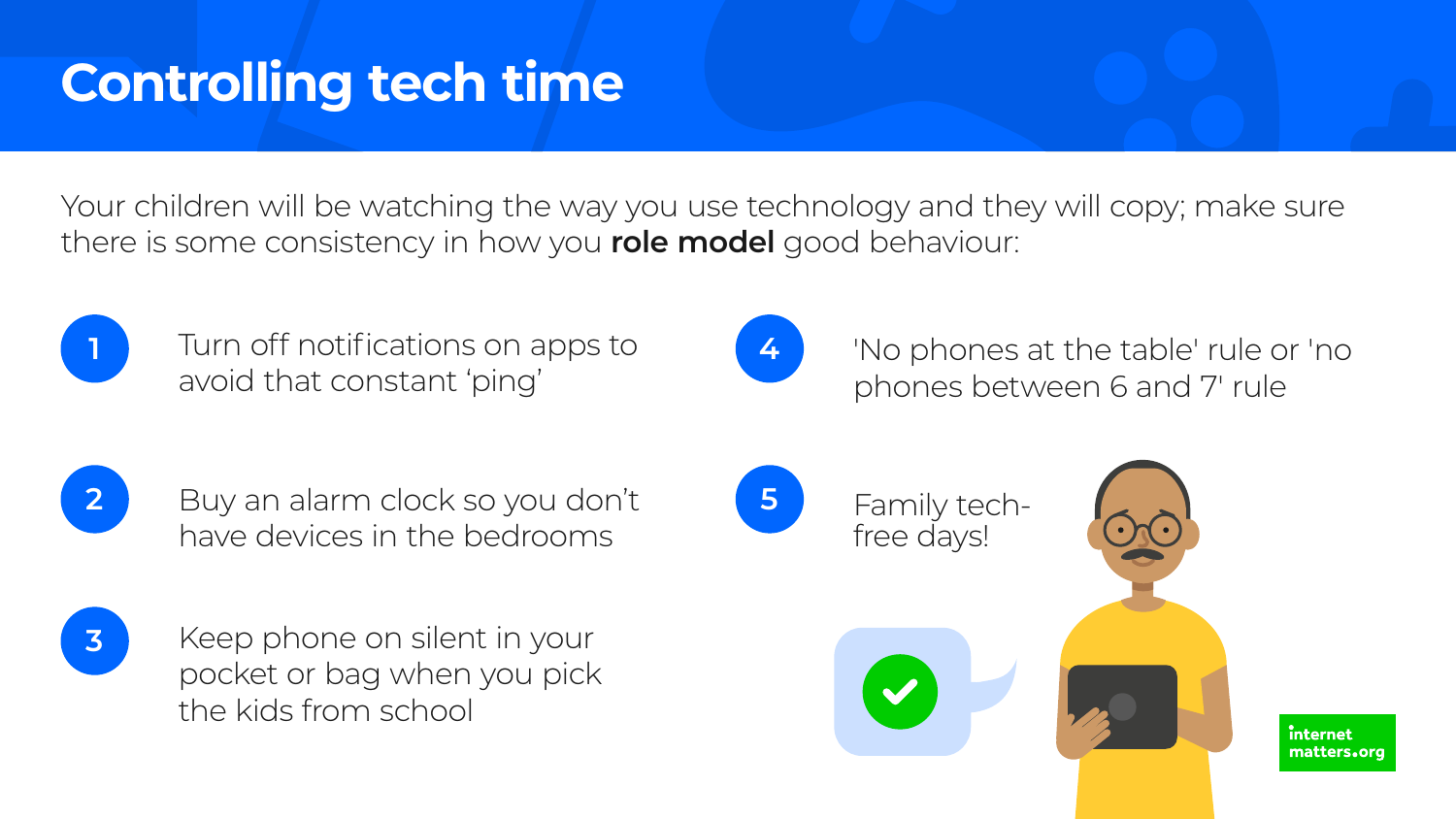## **Controlling tech time**



**5** Use technology/apps to help manage screen time e.g. Forest App



internet matters.org









Agree on appropriate length of time they can use their device

Get the whole family to unplug & create screen-free zones



#### And there are tactics you can put in place **to help manage** their screen time….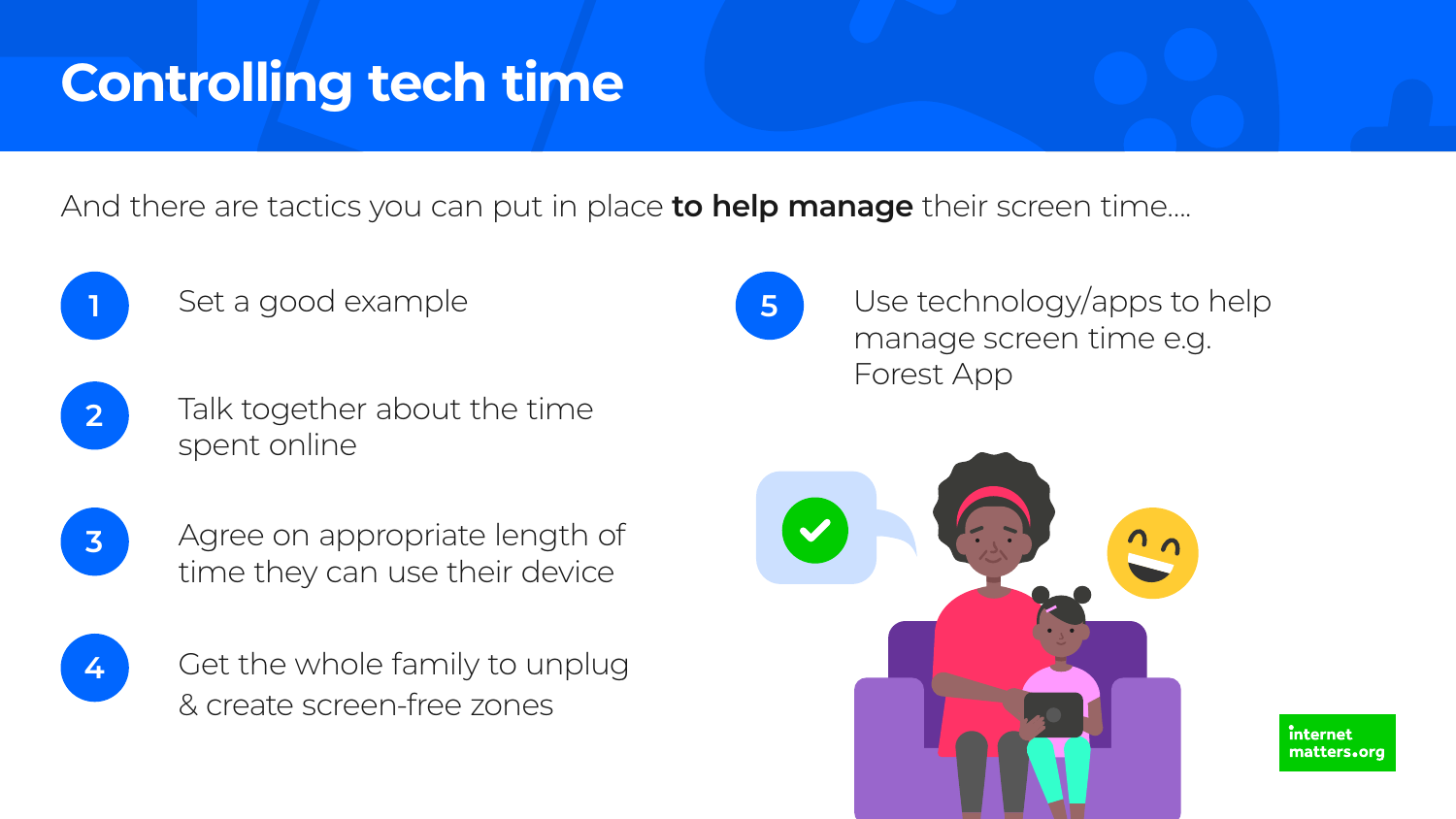## **Three things to teach your child**



#### **Be a confident communicator**

**Be a critical** 







**thinker Be a capable tools user**

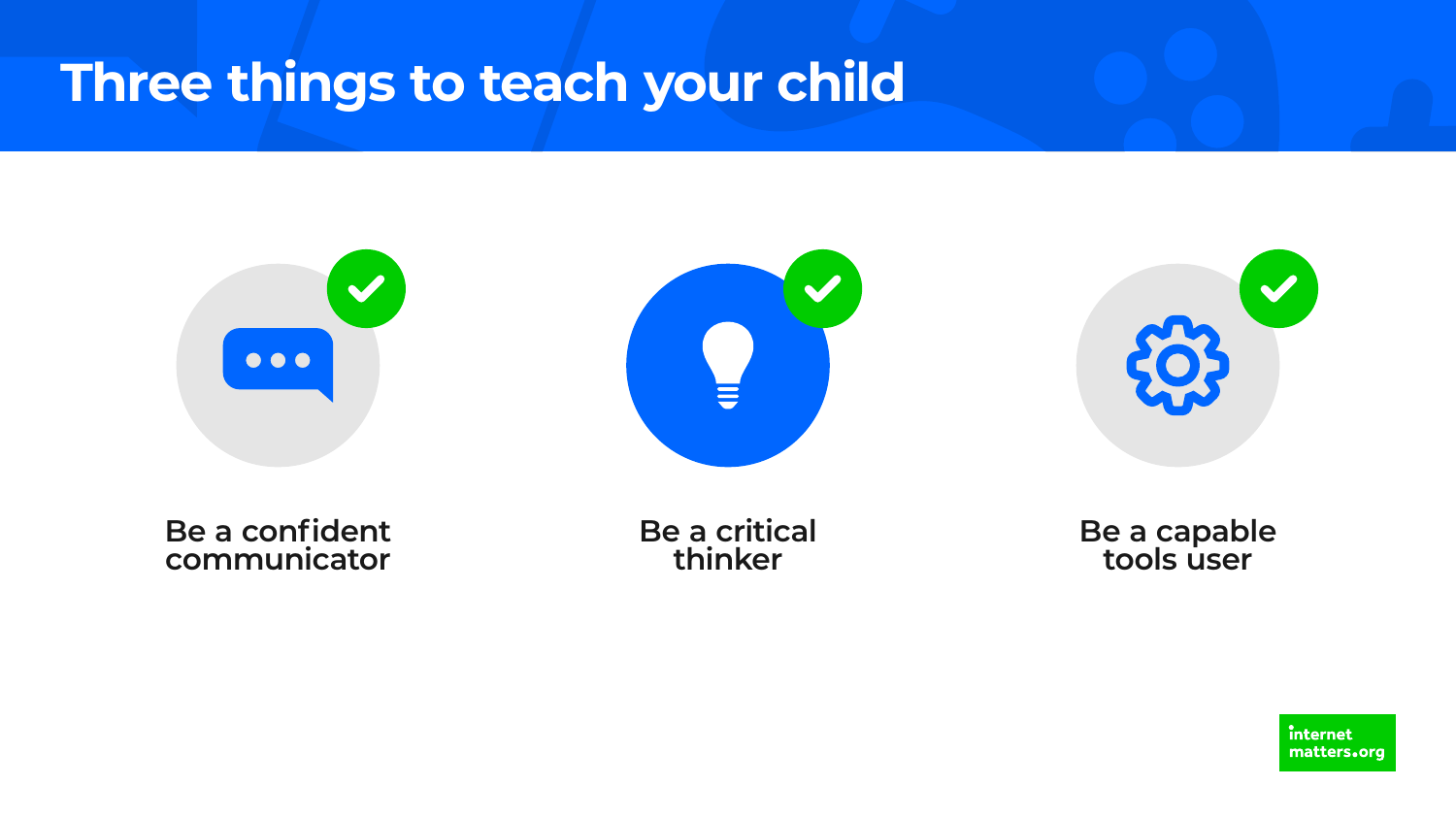## **Internet Matters**

#### Our vision is to motivate & educate parents to guide their children to stay safe online





- $\vert f \vert$  **InternetMatters**
	- **internetmatters**
	- **@im\_org**